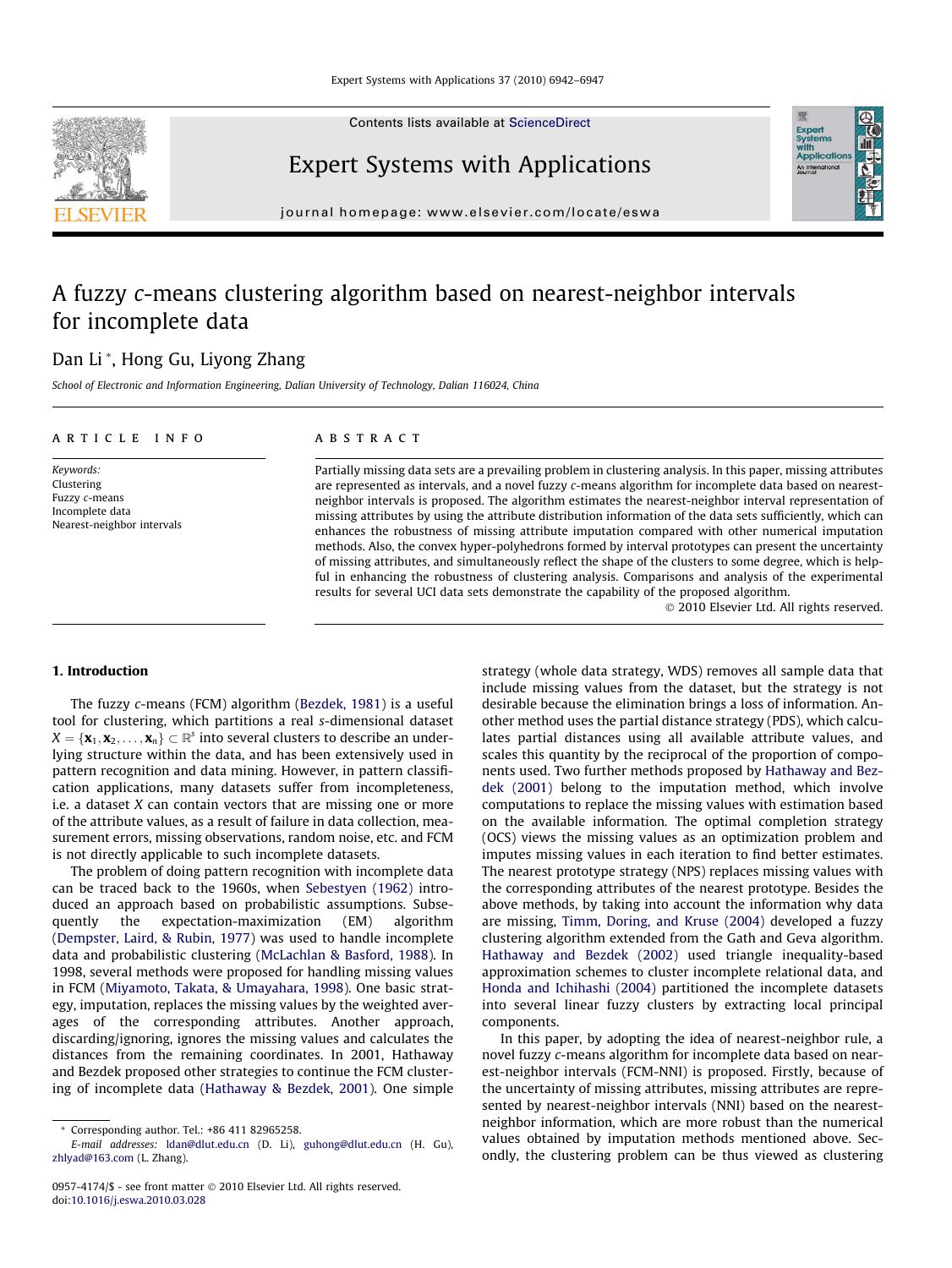for interval-valued data, which will result in interval cluster prototypes rather than point prototypes. Therefore, the convex hyperpolyhedrons formed by interval prototypes in the attribute space, as a kind of cluster prototype with more complicated geometrical structure, can present the uncertainty of missing attributes, and at the same time reflect the shape of the clusters to some degree, thus validating the robustness of clustering pattern with more accurate clustering results.

This paper is organized as follows. Section 2 presents a short description of the FCM algorithm and FCM clustering algorithm for interval-valued data (IFCM) based on clustering objective function minimization. The nearest-neighbor interval representation of missing attributes and the novel FCM-NNI algorithm are introduced in Section 3. Section [4](#page--1-0) presents clustering results of several UCI data sets and a comparative study of our proposed algorithm with various other methods for handling missing values in FCM. Finally, conclusions are drawn in Section [5](#page--1-0).

#### 2. FCM clustering algorithm for interval-valued data

#### 2.1. Fuzzy c-means algorithm

The fuzzy c-means (FCM) algorithm partitions a set of complete data  $X = \{x_1, x_2, \ldots, x_n\} \subset \mathbb{R}^s$  into c-(fuzzy) clusters by minimizing the clustering objective function

$$
J(\boldsymbol{U},\boldsymbol{V})=\sum_{i=1}^{c}\sum_{k=1}^{n}u_{ik}^{m}\Vert\boldsymbol{x}_{k}-\boldsymbol{v}_{i}\Vert_{2}^{2},
$$
\n(1)

with the constraint of

$$
\sum_{i=1}^{c} u_{ik} = 1, \text{ for } k = 1, 2, ..., n,
$$
 (2)

where  $\mathbf{x}_k = [x_{1k}, x_{2k}, \ldots, x_{sk}]^T$  is an object datum, and  $x_{jk}$  is the jth attribute value of  $\mathbf{x}_k$ ;  $\mathbf{v}_i$  is the ith point cluster prototype,  $\mathbf{v}_i \in \mathbb{R}^s$ , and let the matrix of cluster prototypes  $\boldsymbol{V} = [\boldsymbol{v}_{ji}] = [\boldsymbol{v}_1, \boldsymbol{v}_2, \dots, \boldsymbol{v}_N]$  $\boldsymbol{v}_c$   $\in \mathbb{R}^{s \times c}$  for convenience;  $u_{ik}$  is the membership that represents the degree to which  $x_k$  belongs to the ith cluster,  $\forall i, k: u_{ik} \in [0, 1]$ , and let the partition matrix  $\mathbf{U} = [u_{ik}] \in \mathbb{R}^{c \times n}$  for convenience; *m* is a fuzzification parameter,  $m \in (1,\infty)$ ; and  $\|\cdot\|_2$  denotes Euclidean norm.

FCM uses the Lagrange multiplier method, and let the Lagrange function be

$$
J_a(\mathbf{U}, \mathbf{V}) = \sum_{i=1}^c \sum_{k=1}^n u_{ik}^m ||\mathbf{x}_k - \mathbf{v}_i||_2^2 + \sum_{k=1}^n \lambda_k \left( \sum_{i=1}^c u_{ik} - 1 \right),
$$
 (3)

where  $\lambda = [\lambda_1, \lambda_2, \ldots, \lambda_n]^T$  is Lagrange multiplier, and the necessary conditions for minimizing (1) with the constraint of (2) are the update equations as follows [\(Bezdek, 1981](#page--1-0)):

$$
\boldsymbol{v}_{i} = \frac{\sum_{k=1}^{n} u_{ik}^{m} \mathbf{x}_{k}}{\sum_{k=1}^{n} u_{ik}^{m}}, \text{ for } i = 1, 2, ..., c
$$
 (4)

and

$$
u_{ik} = \left[\sum_{t=1}^{c} \left(\frac{\|\mathbf{x}_{k} - \mathbf{v}_{i}\|_{2}^{2}}{\|\mathbf{x}_{k} - \mathbf{v}_{t}\|_{2}^{2}}\right)^{\frac{1}{m-1}}\right]^{-1}, \text{ for } i = 1, 2, ..., c \text{ and} k = 1, 2, ..., n.
$$
 (5)

The procedure of FCM can be described as follows.

- Step 1: Choose m, c and  $\varepsilon$ , where  $\varepsilon > 0$  is a small positive constant; then initialize the partition matrix  $U^{(0)}$ .
- Step 2: When the iteration index is  $l$  ( $l = 1, 2, \ldots$ ), calculate the matrix of cluster prototypes  ${\bf V}^{(l)}$  using (4) and  ${\bf U}^{(l-1)}$ .

*Step 3*: Update the partition matrix  $\boldsymbol{U}^{(l)}$  using (5) and  $\boldsymbol{V}^{(l)}$ .

Step 4: If  $\forall i, k : \max |u_{ik}^{(l)} - u_{ik}^{(l-1)}| < \varepsilon$ , then stop and get the partition matrix  $\boldsymbol{U}$  and the matrix of cluster prototypes  $\boldsymbol{V}$ : otherwise set  $l = l + 1$  and return to Step 2.

# 2.2. FCM clustering algorithm for interval-valued data (IFCM)

Let  $\overline{X} = \{\bar{\mathbf{x}}_1, \bar{\mathbf{x}}_2, \ldots, \bar{\mathbf{x}}_n\}$  be an s-dimensional interval-valued data set to be partitioned into c-(fuzzy) clusters, where  $\bar{\bm{x}}_k = [\bar{x}_{1k}, \bar{x}_{2k}, \dots]$  $\bar{{\mathbf{x}}}_{\text{sk}}|^T, \,\, \forall j, \,\, k: \bar{{\mathbf{x}}}_{jk} = [{\mathbf{x}}_{jk}^-, {\mathbf{x}}_{jk}^+].$  The IFCM algorithm minimizes the objective function

$$
J_I(\boldsymbol{U}, \overline{\boldsymbol{V}}) = \sum_{i=1}^c \sum_{k=1}^n u_{ik}^m ||\bar{\boldsymbol{x}}_k - \bar{\boldsymbol{v}}_i||_2^2, \tag{6}
$$

with the constraint of (2), where  $\bar{\bm{v}}_i$  is the ith interval cluster prototype, and let the matrix of interval cluster prototypes  $\overline{\bm{V}} = [\bar{\nu}_{ji}] =$  $[\bar{\bm{v}}_1, \bar{\bm{v}}_2, \dots \bar{\bm{v}}_c]$ , where  $\bar{v}_{ji} = [v_{ji}^-, v_{ji}^+]$ ,  $\forall i = 1, 2, \dots, c, j = 1, 2, \dots, s$ . The Euclidean distance between  $\bar{\mathbf{x}}_k$  and  $\bar{\mathbf{v}}_i$  is defined as

$$
\|\bar{\boldsymbol{x}}_k-\bar{\boldsymbol{v}}_i\|_2=[(\boldsymbol{x}_k^--\boldsymbol{v}_i^-)^T(\boldsymbol{x}_k^--\boldsymbol{v}_i^-)+(\boldsymbol{x}_k^+-\boldsymbol{v}_i^+)^T(\boldsymbol{x}_k^+-\boldsymbol{v}_i^+)]^{\frac{1}{2}},\qquad(7)
$$

where

$$
\mathbf{x}_{k}^{-} = [\mathbf{x}_{1k}^{-}, \mathbf{x}_{2k}^{-}, \dots, \mathbf{x}_{sk}^{-}]^{T}, \quad \mathbf{x}_{k}^{+} = [\mathbf{x}_{1k}^{+}, \mathbf{x}_{2k}^{+}, \dots, \mathbf{x}_{sk}^{+}]^{T},
$$

$$
\mathbf{v}_{i}^{-} = [\mathbf{v}_{1i}^{-}, \mathbf{v}_{2i}^{-}, \dots, \mathbf{v}_{si}^{-}]^{T}, \quad \mathbf{v}_{i}^{+} = [\mathbf{v}_{1i}^{+}, \mathbf{v}_{2i}^{+}, \dots, \mathbf{v}_{si}^{+}]^{T}.
$$

The necessary conditions for minimizing (6) with the constraint of (2) are the update equations as follows ([Yu & Fan, 2004\)](#page--1-0):

$$
\boldsymbol{v}_i^- = \frac{\sum_{k=1}^n u_{ik}^m \boldsymbol{x}_k^-}{\sum_{k=1}^n u_{ik}^m}, \quad \text{for } i = 1, 2, \dots, c.
$$
 (8)

and

$$
\boldsymbol{v}_{i}^{+} = \frac{\sum_{k=1}^{n} u_{ik}^{m} \boldsymbol{x}_{k}^{+}}{\sum_{k=1}^{n} u_{ik}^{m}}, \text{ for } i = 1, 2, ..., c,
$$
 (9)

And if  $\exists k, h, 1 \leqslant k \leqslant n, 1 \leqslant h \leqslant c, \forall j : \bar{x}_{jk} \subseteq \bar{\nu}_{jh}$ , that is,  $\bar{\mathbf{x}}_k$  is within the convex hyper-polyhedron formed by  $\bar{\bm{v}}_h$ , then  $\bar{\bm{x}}_k$  can be considered to belong fully to the hth cluster with membership 1, and belong to the other clusters with membership 0. Thus

$$
u_{ik} = \begin{cases} 1, & i = h \\ 0, & i \neq h \end{cases} \text{ for } i = 1, 2, ..., c,
$$
 (10)

else

$$
u_{ik} = \left[\sum_{t=1}^{c} \left(\frac{\|\bar{\mathbf{x}}_k - \bar{\mathbf{v}}_t\|_2^2}{\|\bar{\mathbf{x}}_k - \bar{\mathbf{v}}_t\|_2^2}\right)^{\frac{1}{m-1}}\right]^{-1}, \quad \text{for } i = 1, 2, \dots, c.
$$
 (11)

The procedure of IFCM is similar to that of FCM, and hence is omitted here.

## 3. Fuzzy c-means algorithm for incomplete data based on nearest-neighbor intervals

## 3.1. Nearest-neighbor intervals determination

Recently, the use of nearest-neighbor (NN) based techniques has been proposed for imputation of missing values. A simple NN imputation method is to substitute the missing attribute by the corresponding attribute of the nearest-neighbor [\(Stade, 1996\)](#page--1-0). And in another popular approach, k-nearest-neighbor imputation ([Acuna & Rodriguez, 2004](#page--1-0)), missing attributes are supplemented by the mean value of the attribute in the k-nearest-neighbors. Subsequently, many similarity measures other than Euclidean distance are introduced in searching for nearest-neighbors [\(Huang & Zhu,](#page--1-0) [2002; Huang, 2006\)](#page--1-0). All the approaches mentioned above develop